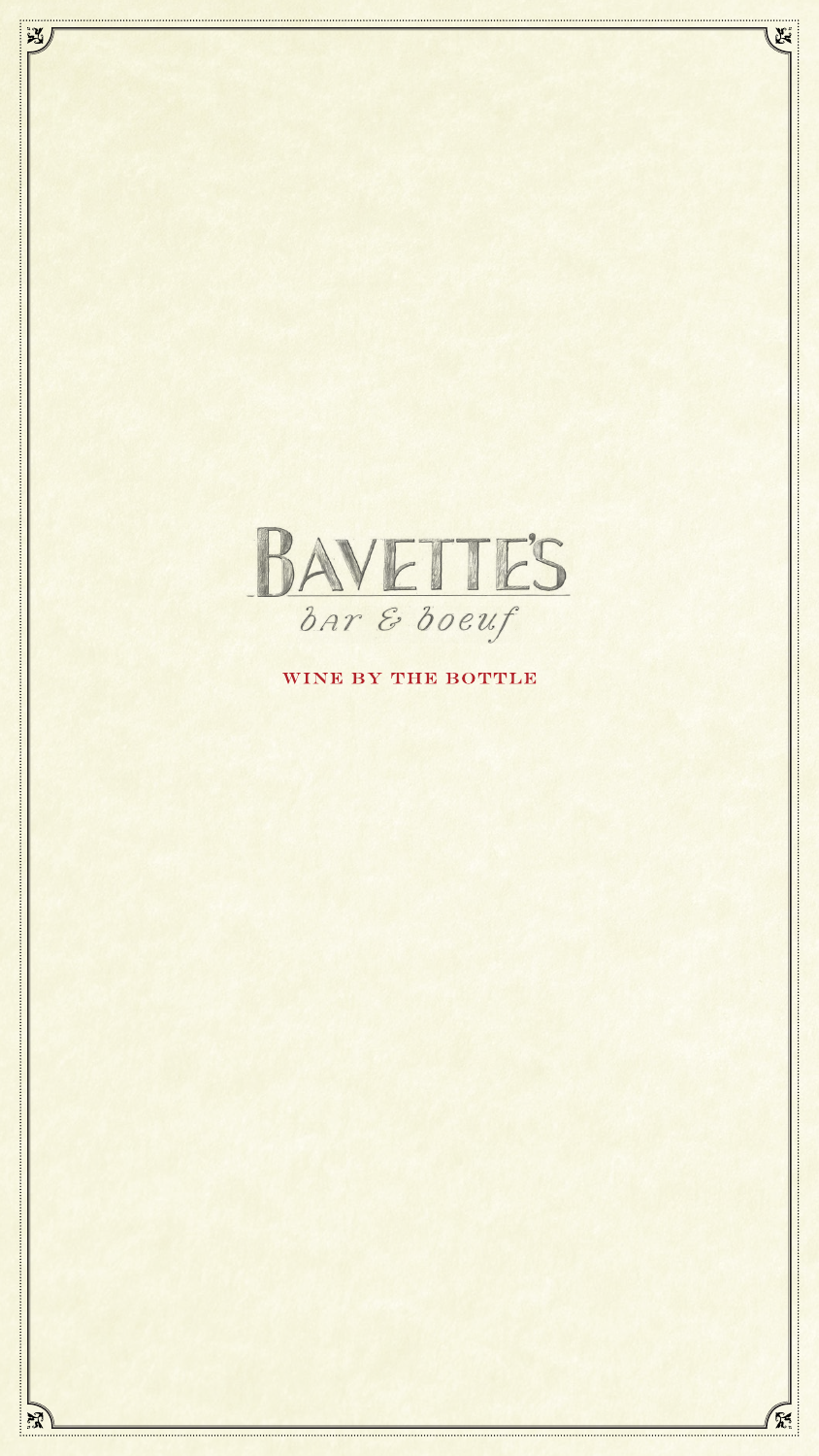

Half Bottles

 $\sum_{i=1}^{n}$ 

| Blackbird Vineyards, Merlot/Cabernet Sauvignon, Arise, Napa Valley, California, 2019, plush, decadent, oaky 81          |
|-------------------------------------------------------------------------------------------------------------------------|
| Frog's Leap, Cabernet Sauvignon, Rutherford Estate, Napa Valley, California, 2018, powerful, sweet tobacco, coconut  97 |
|                                                                                                                         |
|                                                                                                                         |
|                                                                                                                         |
|                                                                                                                         |
| Magnums                                                                                                                 |

Jean-Charles Boisset, Brut Rosé, No. 69, Burgundy, France, NV, *lush, aromatic, floral*.......................................................... 144

Garofoli, Verdicchio, Podium, Marche, Italy, 2013, *fruity, herbal, rollercoaster*........................................................................ 174

Lé

| Champagne & Sparkling                                                                                                |
|----------------------------------------------------------------------------------------------------------------------|
|                                                                                                                      |
|                                                                                                                      |
|                                                                                                                      |
| Pierre Moncuit, Blanc de Blancs Brut, le Mesnil-sur-Oger, Champagne, France, NV, complex, traditional, inviting  137 |
|                                                                                                                      |
|                                                                                                                      |
|                                                                                                                      |
|                                                                                                                      |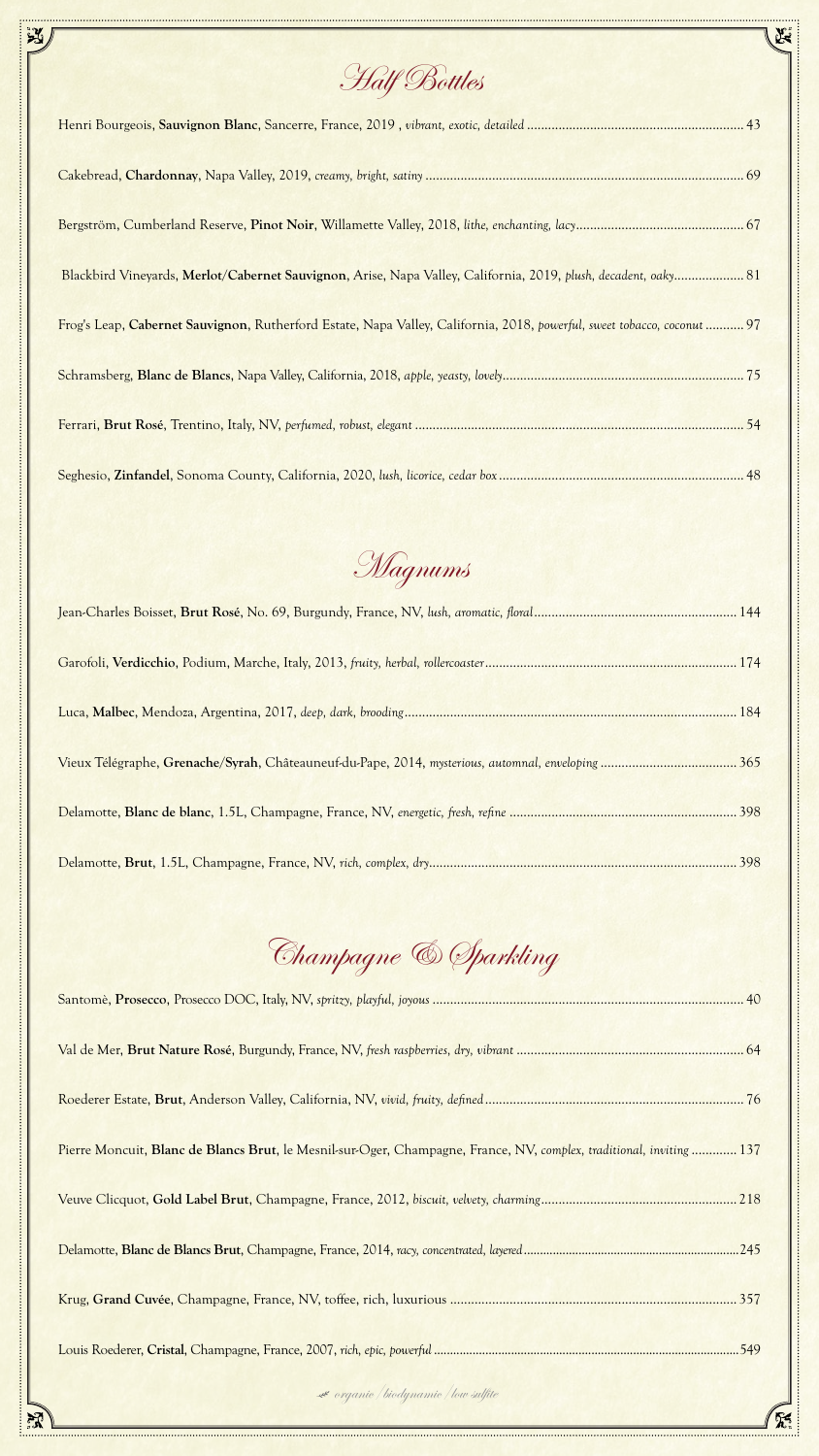

# WHITE WINE BY THE BOTTLE French Rosé & White Domaine Figuière, Première, Grenache Rosé, Provence, 2020 , *fresh, savory, reviving*........................................................... 82 Domaines Ott, Chateau Romassan, Mourvèdre Rosé, Bandol, Provence, 2019, *majestic, intense, nourishing* ....................... 118 Billaud-Simon, Chardonnay, Chablis, Burgundy, 2018, *elegant, tart, wet stone*........................................................................ 74 Henri Boillot, Chardonnay, Burgundy, France, 2019, *taut, flinty, zen*.................................................................................... 103 Domaine Vocoret, Chardonnay, Fôrets 1er cru, Chablis, Burgundy, 2019, *enticing, subtle, savory*........................................ 146 Domaine Leflaive, Chardonnay, Bourgogne, 2019, *energetic, thrilling, saline*.......................................................................... 290 Domaine Boyer-Martenot, Chardonnay, Perrieres 1er Cru, Meursault, Burgundy, 2014, *lean, vanilla, charming*................. 415

Global

| Stony Hill, Library Release, Chardonnay, Spring Mountain, Napa Valley, 2011, nutty, evocative, refined 122 |
|------------------------------------------------------------------------------------------------------------|
|                                                                                                            |
|                                                                                                            |
|                                                                                                            |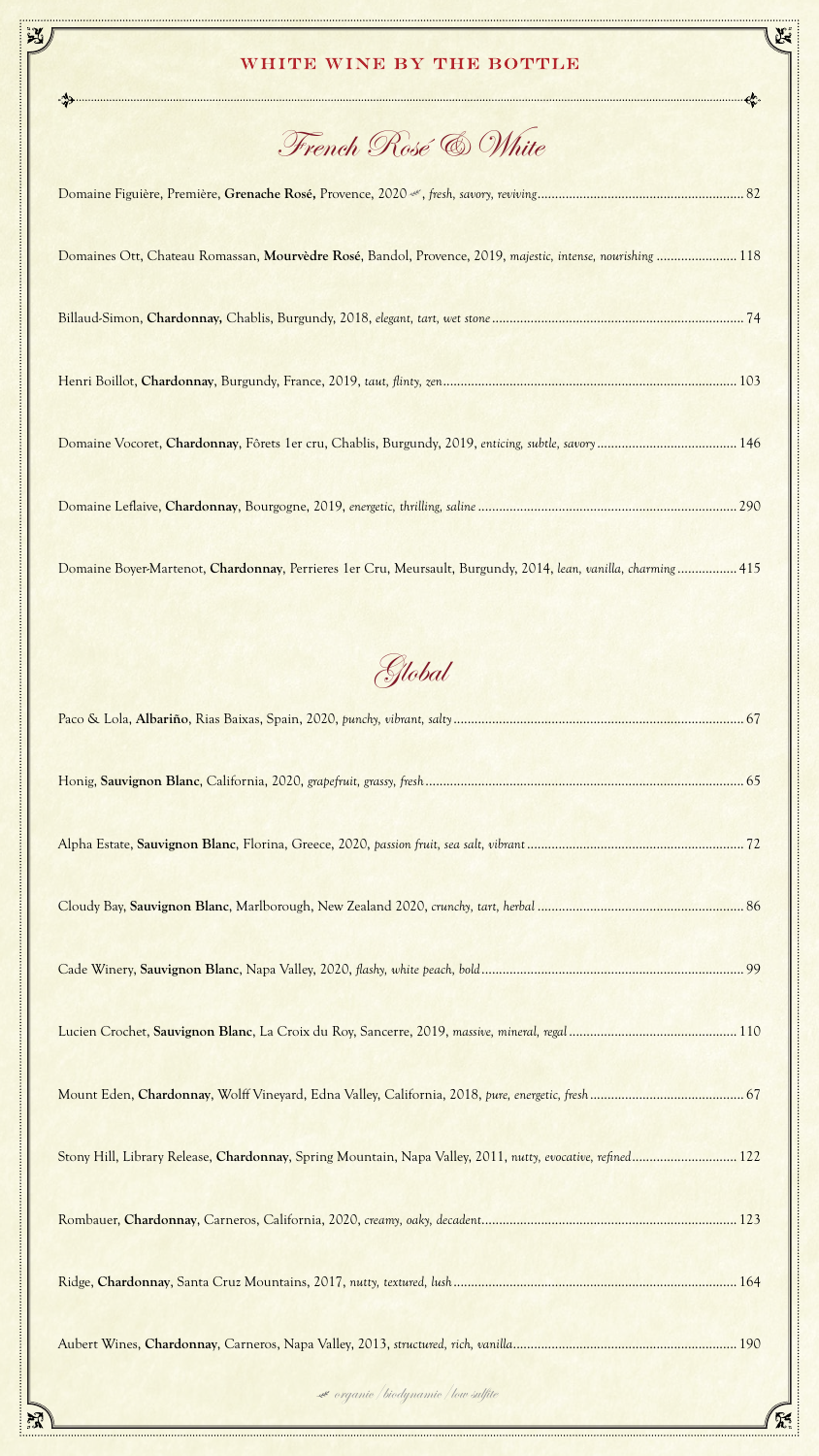

| Chateau Montelena, Cabernet Sauvignon/Cabernet Franc, Napa Valley, California, 2018, defined, rich, timeless 195 |  |
|------------------------------------------------------------------------------------------------------------------|--|
|                                                                                                                  |  |

Great American Reds

| Stolpman Vineyards, Syrah, "Crunchy Rôastie," Ballard Canyon, Santa Barbara, 2020 &, peppery, lifted, ethereal  67 |
|--------------------------------------------------------------------------------------------------------------------|
|                                                                                                                    |
|                                                                                                                    |
| En Route, Pinot Noir, Les Pommiers, Russian River Valley, California, 2019, dried rose, lush, juicy 120            |
|                                                                                                                    |
|                                                                                                                    |
| Arterberry Maresh, Pinot Noir, Old Vines, Willamette Valley, Oregon, 2017, sapid, ethereal, enveloping 153         |
|                                                                                                                    |
|                                                                                                                    |

### RED WINE BY THE BOTTLE

 $\frac{1}{2}$ 

American Cabernet & Friends